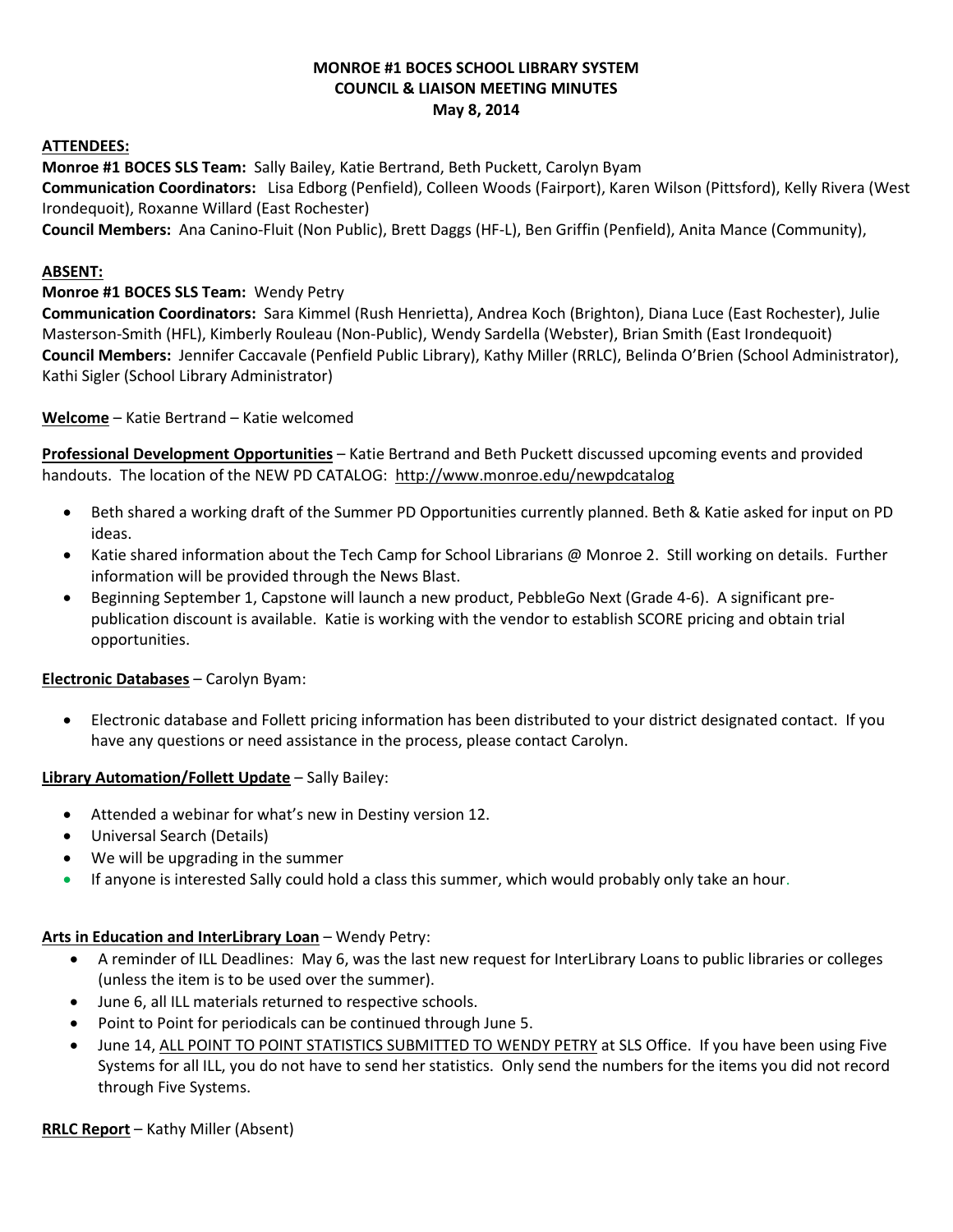# **SLS Director's Report** – Katie Bertrand reported on the following:

- Mini-Grants 2014-15 <http://www.monroe.edu/webpages/sls/minigrant.cfm> Application process will remain the same as will the amount of up to \$1,200/grant. Proposed projects must be new and innovative. Written reports will be required for projects and conferences. The mini-grant committee will meet soon and set the timeline for 2014-15.
- RRLC Offerings A list of upcoming professional development opportunities at RRLC was provided. See attached.
- OverDrive Regional collection and circulation continues to grow. Fairport (all buildings) and Penfield (Bay Trail) are developing their own OverDrive Advantage Collections. This is an option for all districts in the Instructional MultiMedia CoSer. Please contact Katie if you are interested in exploring this.
- Upcoming events:
	- $\circ$  Judy Freeman July 2014 Best new books for elementary students (RRLC in conjunction with the 5 Regional School Library Systems)
	- o August 22 Tech Camp (RRLC in conjunction with the 5 Regional School Library Systems)
	- o October 4 Monroe 2 and 9 at Monroe #1 Copyright –Attorney Ann Dalton
	- o December WFL BOCES Leadership Conference (Tentative)
	- o Judy Olean March 2015
	- o April SSL Conference
- Staffing Changes If anyone is aware of district changes, please notify Katie.
- Ana Canino-Fluit's article from last year's Knowledge Quest is currently available for free on the AASL site: [http://www.ala.org/aasl/sites/ala.org.aasl/files/content/aaslpubsandjournals/knowledgequest/docs/KNOW\\_41\\_5\\_Fl](http://www.ala.org/aasl/sites/ala.org.aasl/files/content/aaslpubsandjournals/knowledgequest/docs/KNOW_41_5_FlyingHigh.pdf) [yingHigh.pdf](http://www.ala.org/aasl/sites/ala.org.aasl/files/content/aaslpubsandjournals/knowledgequest/docs/KNOW_41_5_FlyingHigh.pdf)
- Beth and a TBF team presented information on Teen Book Festival at the SSL conference.
- NYSED Updates
	- o Common Core State Ed is doing a second "Uncommon Approaches to the Common Core" Conference in August. Some reimbursement is available through the State. Further registration information will be available in an upcoming News Blast.
	- o Cultural Showcase A Common Core Professional Development was held at BOCES 2 for informal educators (museums, public libraries, historical societies, etc.) in preparation for this summer's Uncommon Approaches to the Common Core Regional event which will be held on July 23, 2014 at the Genesee Country Museum. This is a regional conference and there will be keynote presentations by WCNY Public Television in Syracuse and the Roberson Museum & Science Center in Binghamton on models of successful collaboration with schools. Flyer is attached
- An annual survey will be distributed to determine future resources and suggestions on ways to improve. Please watch for it in late May/early June.
- SLS Budget 2014-15
	- $\circ$  \$50,000 Approved. Below is the breakdown:
		- \$20,000 for Mini-Grants
		- $\bullet$  \$15,000 for eBooks
		- **S5,000 Teen Book Festival**
		- \$10,000 Professional Development

## **Around the Table** – Everyone

- Beth Puckett Reminder that the Teen Book Festival (TBF) is May  $17<sup>th</sup>$  at Nazareth College. All are welcome and the event is FREE. More details can be found a[t www.teenbookfestival.org.](http://www.teenbookfestival.org/)
- Anna Canino-Fluit Rochester Christian School The Maker Club is going well and appreciates the support of the mini-grant. She is presenting at SSL-Nyla on how to start a Maker Club ( https://drive.google.com/folderview?id=0B1BWeBIU71ART1loZ182U05wZkk&usp=sharing ) and will have an article in the June issue of Teacher Librarian. Anna also suggested that everyone who wasn't at the conference can listen to Dr. Lankes keynote presentation. The Faithful and the Radical: <http://quartz.syr.edu/blog/?p=5363>